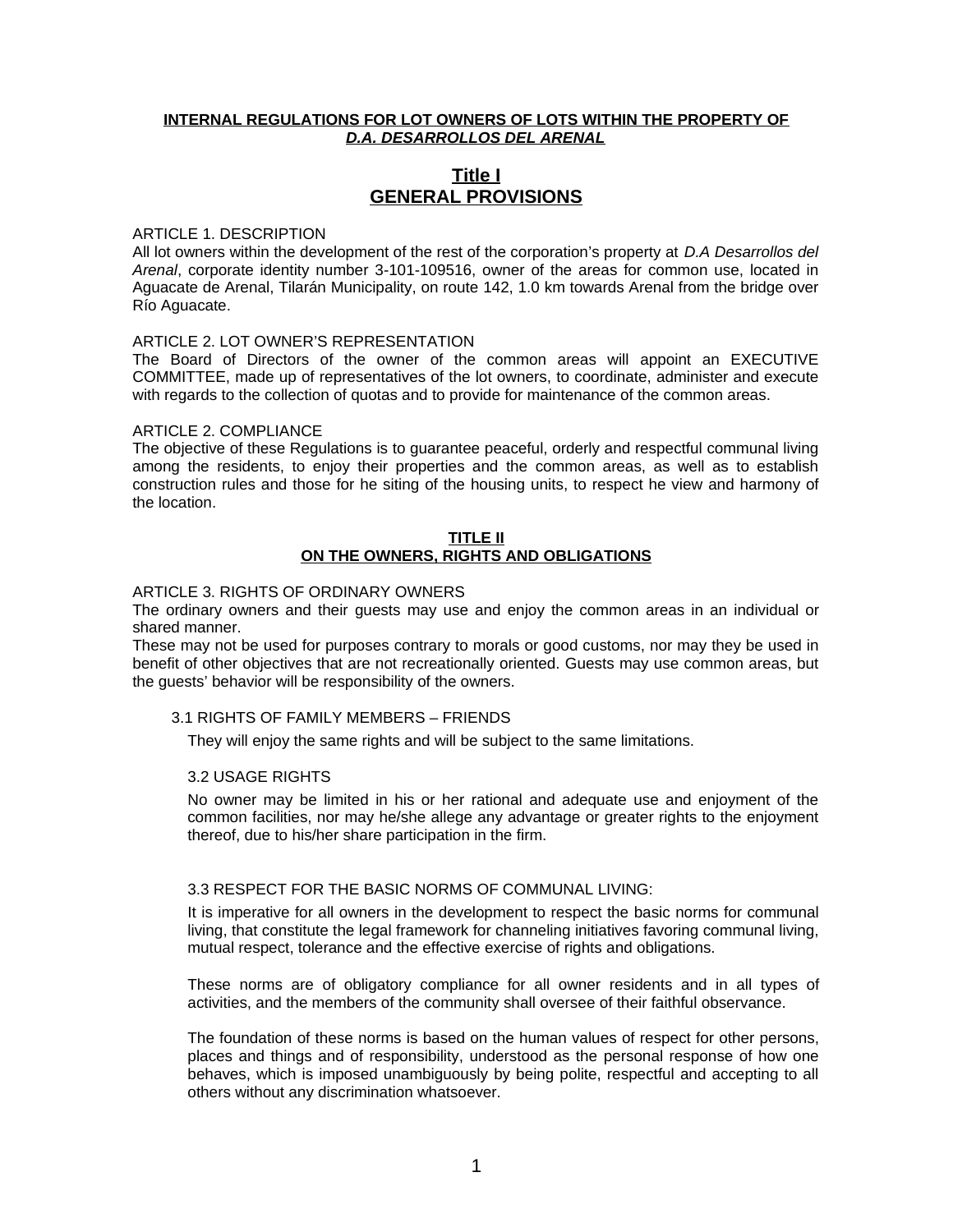## ARTICLE 4. OBLIGATIONS OF THE ORDINARY OWNERS

The obligations of the ordinary owners are:

## 4.1 PAYMENT OF THE FEES

Defray the expenditures for administration, conservation and operation of the common areas, services and assets, by means of the payment of an annual fee of US\$ 300.00 (Three hundred U.S. dollars), according to the budget approved by the EXECUTIVE COMMITTEE of the residents), after the annual budget is approved and in the manner that said Committee determines, which will be paid in advance, within the first three months of each year.

## 4.2 PAYMENT OF EXTRAORDINARY QUOTAS

Defray proportionally according to number of shares, the expenditures caused by the expansion, construction or improvement s in the common areas, or for the acquisition of common assets and equipment, when these are acquired pursuant to the requirements of the common areas.

## 4.3 MAINTENANCE OF THE HOUSING UNIT

Maintain each housing unit and/or those lots for future constructions in good repair.

## 4.4 SALE

Communicate that the lot or the owner company is being sold to a third party, to include in the Deed of Purchase and Sale the commitment acquired upon purchase to accept the lot owner's regulations.

## 4.5 CHANGE OF DOMICILE

Communicate if there is a change of domicile, telephone number or e-mail, so that it can be recorded in the Lot Owner Registry.

#### 4.6 ASSEMBLY ATTENDANCE

Attend the Assemblies convened by the EXECUTIVE COMMITTEE, or in lieu thereof, appoint a representative for them.

## 4.7 WAIVER OF COMMON FACILITIES

The express or tacit waiver of the use and enjoyment of the common areas or facilities or the abandonment of the exclusive use of the housing unit does not relieve the ordinary owner from the obligations herein stipulated.

## ARTICLE 5. OBLIGATIONS OF ALL LOT OWNERS

The following are obligations of all lot owners:

#### 5.1 KNOW AND OBSERVE THE LOT OWNERS' REGULATIONS

Know and observe the Regulations as well as respect and comply with the decisions and resolutions of the EXECUTIVE COMMITTEE.

#### 5.2 PAY MEMBERSHIP FEES

Pay the membership fee according to a previously approved budget.

## 5.3 CONTRIBUTE TO ORDER IN THE COMMUNITY

Contribute to order in the community and maintain an adequate behavior.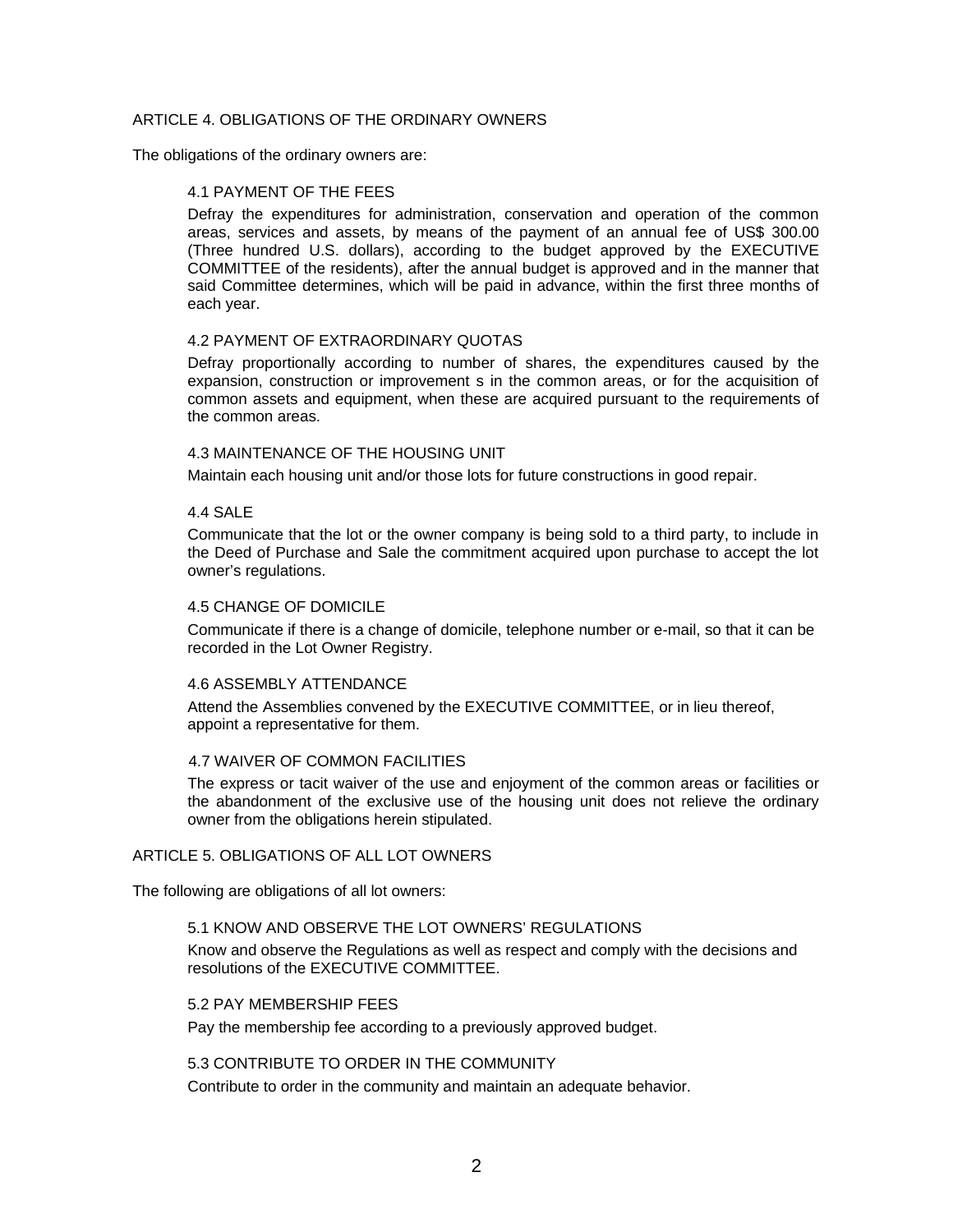## ARTICLE 6. LIABILITY FOR GUESTS

The owners will be liable for the acts and behavior of their guests.

## **TITLE III ON THE PRIVATE AND COMMON AREAS**

## ARTICLE 7. DEFINITION OF THE AREAS

### 7.1 PRIVATE AREAS

By "Private Areas", it is understood to include only the individual lot.

## 7.2 COMMON AREAS

By "Common Areas", it is understood to include the rest of the property, access roads, reforested areas and gardens, recreational and service facilities, equipment and accessories in general, service contracts and easements.

## ARTICLE 8. PROHIBITIONS

8.1 Operation of the common services

Any act inside the property that hinders or makes the operation of the common services and general facilities less effective is prohibited.

#### 8.2 Pets in the Common Areas

Animals and/or pets may not wander freely in the common areas nor on the properties of the other residents. The owner or person responsible for the animal will be liable for the physical damage caused to the other person or the facilities.

#### ARTICLE 9. COMMON AREAS AT THE ENDS OF THE STREETS

The use of the Common Areas at the ends of the streets as parking areas is prohibited.

## **TITLE IV ON THE COMMON EXPENSES**

## ARTICLE 10. DEFINITION OF COMMON EXPENSES

Common Expenses are:

## 10.1 ADMINISTRATION, MAINTENANCE AND COMMON SERVICES

Those caused by the administration of the EXECUTIVE COMMITTEE, maintenance and cleanliness of the common areas, services and facilities.

### 10.2 COMMON AREA SERVICES

Those caused by cleaning services for sewers, greensward, gutters, main access gate and other general services for common areas.

## 10.3 MAINTENANCE

The expenses caused by maintenance and conservation of common areas, services and equipment.

#### 10.4 REPAIRS

The cost of repairs and improvements to common property duly authorized by the EXECUTIVE COMMITTEE.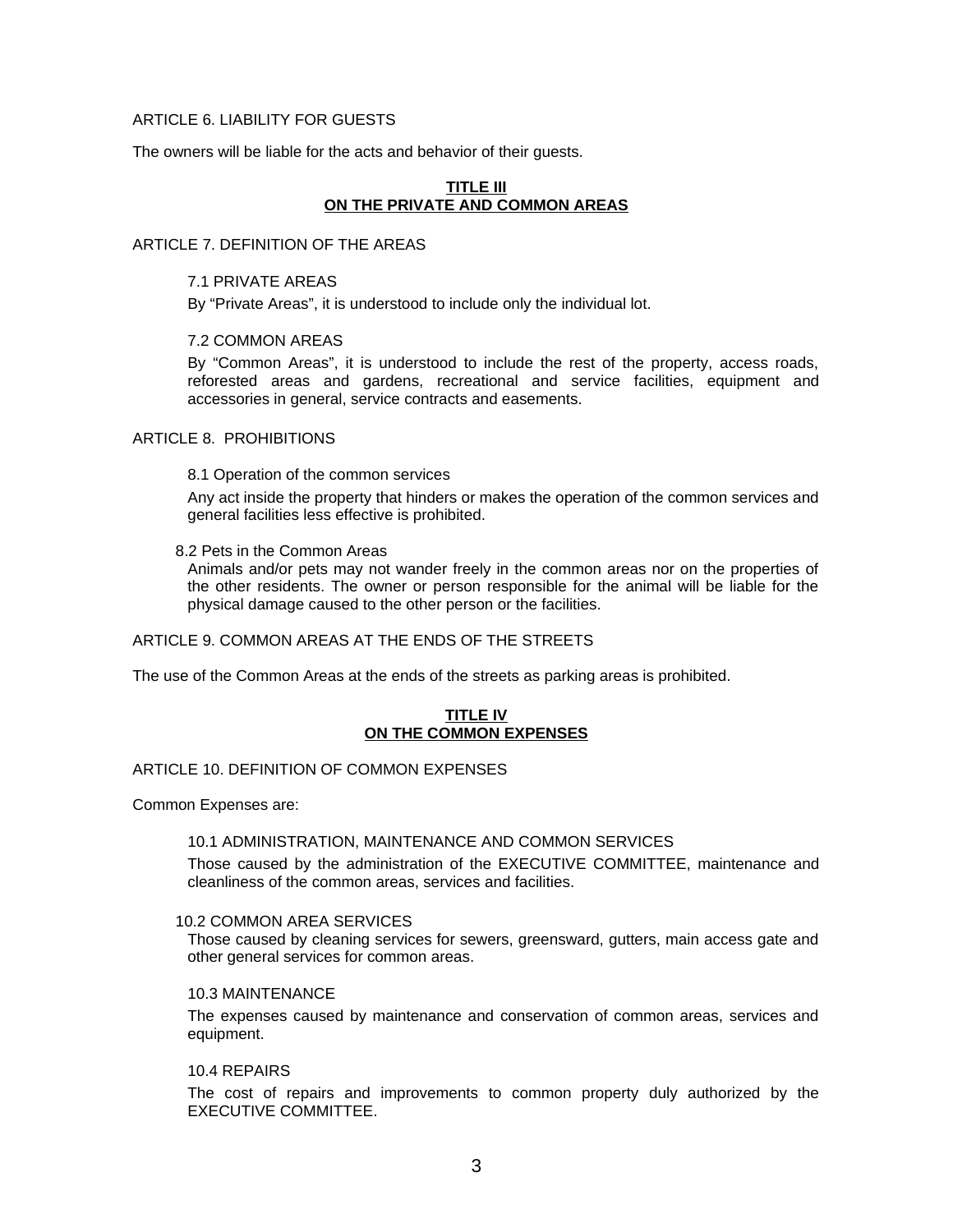## 10.5 EXECUTIVE COMMITTEE EXPENSES

The expenses made by the EXECUTIVE COMMITTEE while carrying out their attributions.

10.6 CONSTRUCTION COSTS

The cost of construction or acquisition of new common assets, when the EXECUTIVE COMMITTEE has so resolved.

10.7 SERVICE AND EASEMENT CONTRACTS The cost and maintenance of service contracts and easements.

### ARTICLE 11. ON SANCTIONS

If an owner were to transgress the prohibitions and limitations or not comply with the obligations contained in the Regulations, he/she will be sanctioned according to the determination of the EXECUTIVE COMMITTEE.

## ARTICLE 12. FEE COLLECTION.

It is the lot owners' responsibility to deposit the maintenance quota according to the previously established amount in either of the following Bank accounts:

Banco Nacional de Costa Rica:

Banco de Costa Rica:

The EXECUTIVE COMMITTEE will send an advisory notice confirming receipt of the payment made to the registered address.

## **TITLE V ON THE ADMINISTRATION**

## ARTICLE 13. EXECUTIVE COMMITTEE

The EXECUTIVE COMMITTEE is the organ in charge of administering maintenance tasks in the common areas and other matters of interest for the lot owners.

## 13.1 BUDGET AND REPORTS

To approve the annual expenditure budget and indicate the quota required from the lot owners to cover maintenance expenses, as well as the report of expenses effected.

## 13.2 OTHER MATTERS

Other matters determined by a majority of the lot owners.

#### . 1**3**.**3** TREES AND BUSHES

Trees and bushes may be trimmed when they block the view of the lake from the houses. The EXECUTIVE COMMITTEE must give its approval or not for planting trees and bushes. No one may plant trees and bushes if the EXECUTIVE COMMITTEE has not given its approval for planting. In the event that a planting is carried out without their approval, the Administrator is empowered to immediately remove or relocate these plantings.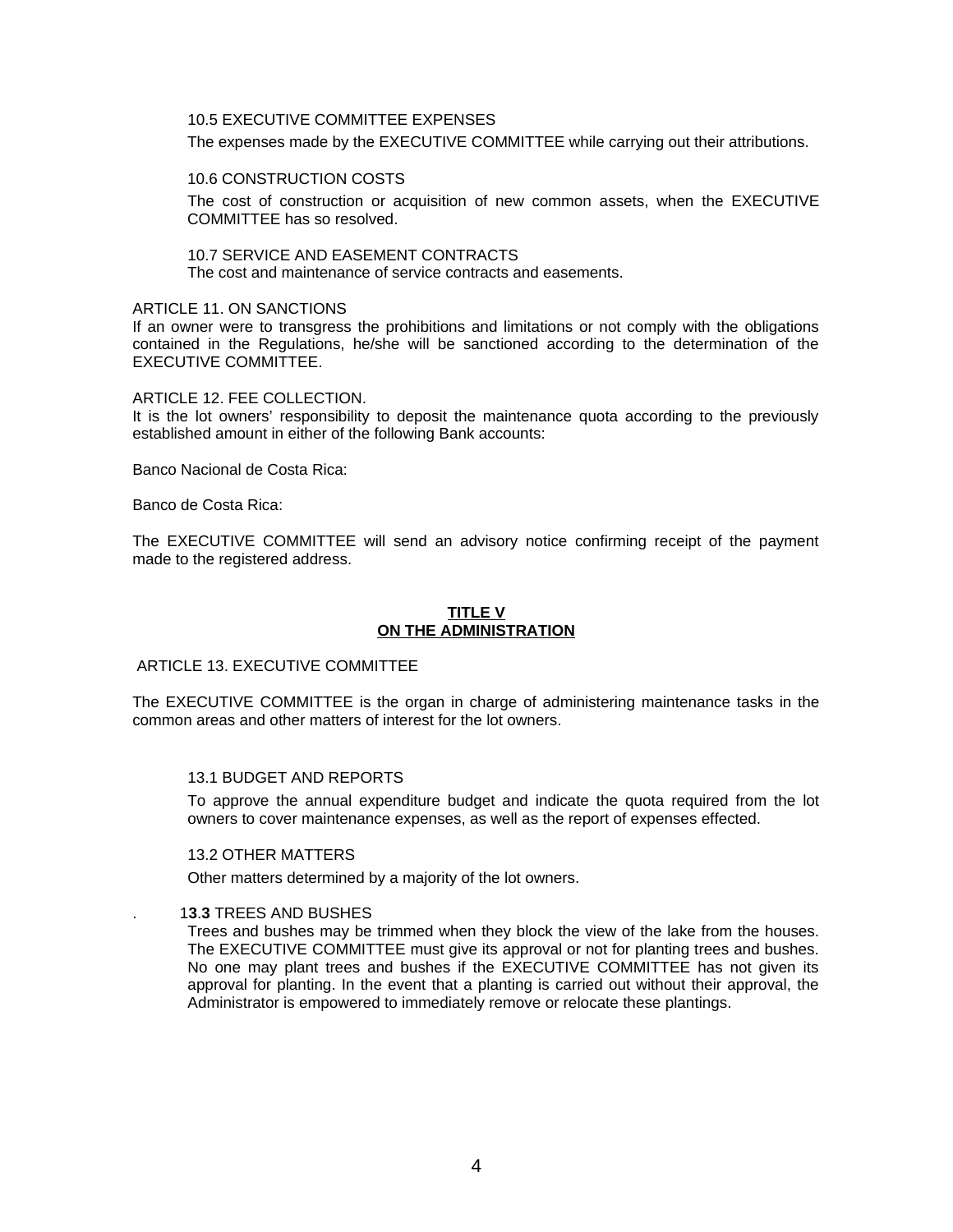## **CONSTRUCTION REGULATIONS**

### **1 GENERAL PROVISIONS**

The lot owners, as participants in a private development, have certain reciprocal obligations that must comply with predetermined regulations for construction in order to maintain the status and architectonic and urbanistic characteristics of the Project as a whole.

Therefore, these Regulations specify certain factors that are important for these effects, and the lot owners that desire to construct their residences must comply with all of the requirements expressed herein, as well as any other requirement that may be necessary in specific cases, and/or may be resolved later.

## **2 PROCESSES FOR CONSTRUCTION PERMITS**

Prior to presenting plans for their approval by INVU, the Tilarán Municipality, the College of Engineers and Architects, etc.; owners must submit their pre-project to the EXECUTIVE COMMITTEE, which has the power to suggest changes in order to maintain an harmonious Project.

## **3 LAND USAGE**

The lot owners may only use their land to construct exclusively for housing, as dictated by the Municipality of Tilarán.

They must be sited in the specified areas to avoid blocking the view towards the lake of the other owners.

## **4 DEFINITION OF AREAS**

To this end, Private Area will be understood to be the total area of the lot, defined in the cadastral plot and the established compass directions. Common Area is understood to include all those facilities for common use, such as easements, accesses, parking areas, recreational areas, streets, etc.

## **5 FRONT YARDS AND SET-BACK AREAS**

All constructions must have a front yard, which will have a minimum set-back of 5 meters (16.4 feet) from the property limit at the street. The lateral set-backs must also have a minimum of 5 meters.

## **6 CONSTRUCTION SUPERVISION**

All residences that are to be built must be planned by a professional architecture or engineering firm registered with the Federated College of Engineers and Architects, as well as complying with all of the processes and permits established by the Tilarán Municipality and other involved entities.

### **7 MAXIMUM BUILT-UP AREAS**

No building may have a coverage greater than 15% of the total lot surface area, as stipulated by the Tilarán Municipality Regulatory Plan.

## **8 CONSTRUCTION HEIGHT**

Residences may only be built to a maximum of two stories, with a maximum height of seven meters (22.97 feet), including roof height. The height must be measured taking as reference point the level of the street in front of the lot base and not the level of the grade on the lot.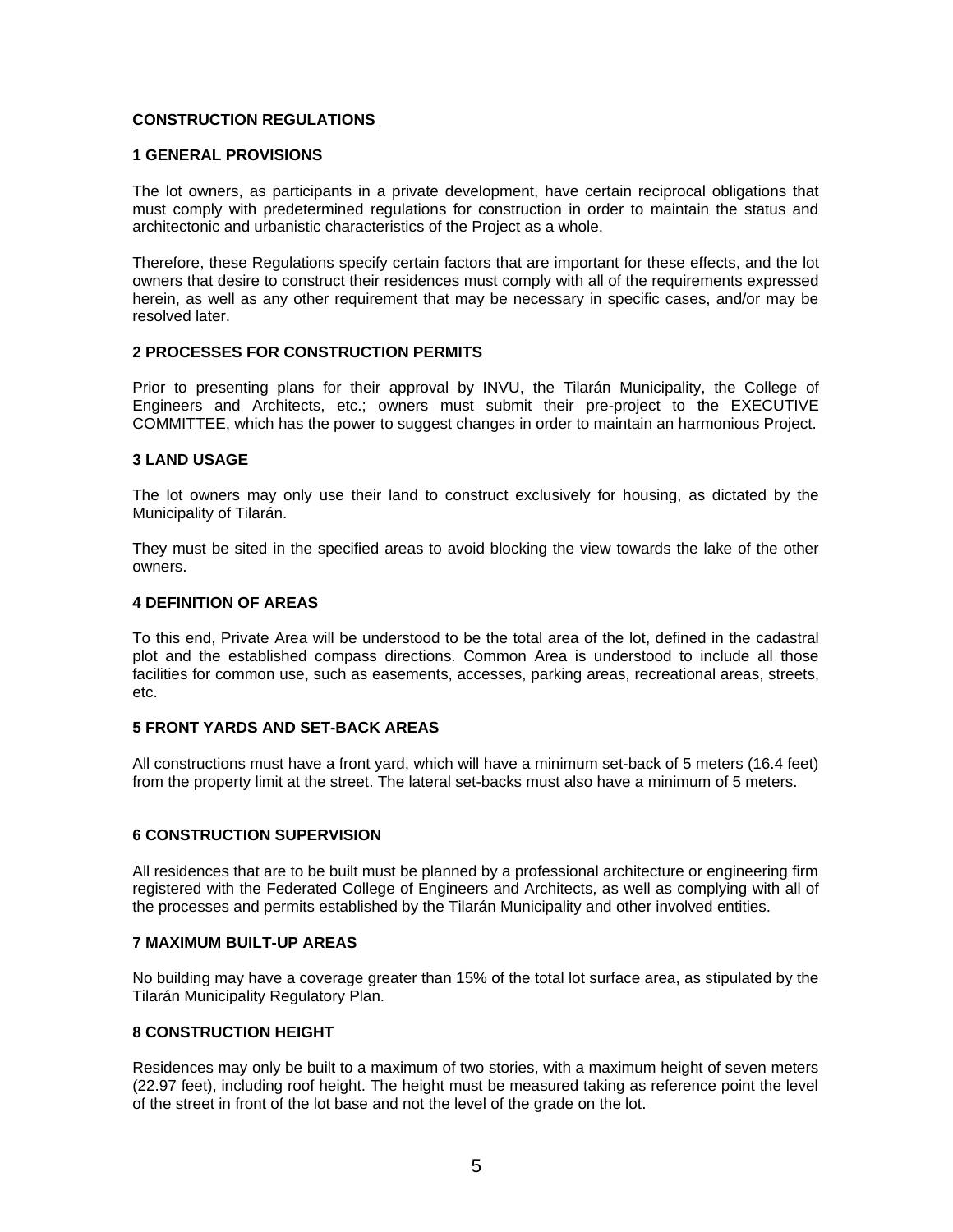## **9 EXTERNAL BARS**

Installation of external bars on the windows will not be allowed. However, if the owners so desire, they may install them internally.

## **10 TRASH CANS**

Trash cans must be located within the structure of property, at an accessible point that is not visible from the street.

## **11 COLORS OF THE FAÇADES**

The colors of the exterior façades must be in low-density pastels.

## **12 FENCES AND WALLS ON BOUNDARIES**

No fences, enclosures, screens or walls or any other element may be built on the boundaries between lots. Only ornamental divisions with live hedges to a maximum height of 1.80 meters (5.9 feet) will be allowed, to allow all inhabitants an ample view of the panorama of the development and to accentuate the concept. A minimum distance of 5 meters must be left between the lateral boundary and the construction.

## **13 EXTERIOR LIGHTING**

Owners must install an exterior lamp on their lot according to the prototype design approved by the EXECUTIVE COMMITTEE.

### **14 THE MAINTENANCE FEE DOES NOT INCLUDE LOT MAINTENANCE**

Even while there is no construction, the owners must pay the common maintenance fee that is set, in order to defray the costs of maintaining the property in normal conditions of use, cleanliness and beautification, as well as the common areas.

### **15 CLOTHES LINES**

All residences must have an enclosed place destined to drying clothes. No clothing may be hung on walls, fences, railings and/or balconies.

## **16 PARKING ABANDONED VEHICLES**

There is a strict prohibition on parking vehicles, carts, trailers, motor homes, boats, motorcycles, bicycles or other similar items as abandoned vehicles, which subtract from the beauty of the project in private or common areas.

### **17 PROHIBITION ON INSTALLING CAMPING TENTS OR SIMILAR**

Camping tents, trailers and/or motor homes may be installed on the lots on a temporary basis for a maximum of 2 months. The sole way to inhabit a lot is by means of the construction of a house pursuant to the provisions of these Regulations.

#### **18 PLANTING TREES AND BUSHES**

Planting trees and bushes must contemplate not blocking the neighbors' view. The administration will have absolute power to effect the necessary trimming to allow visibility from the houses towards